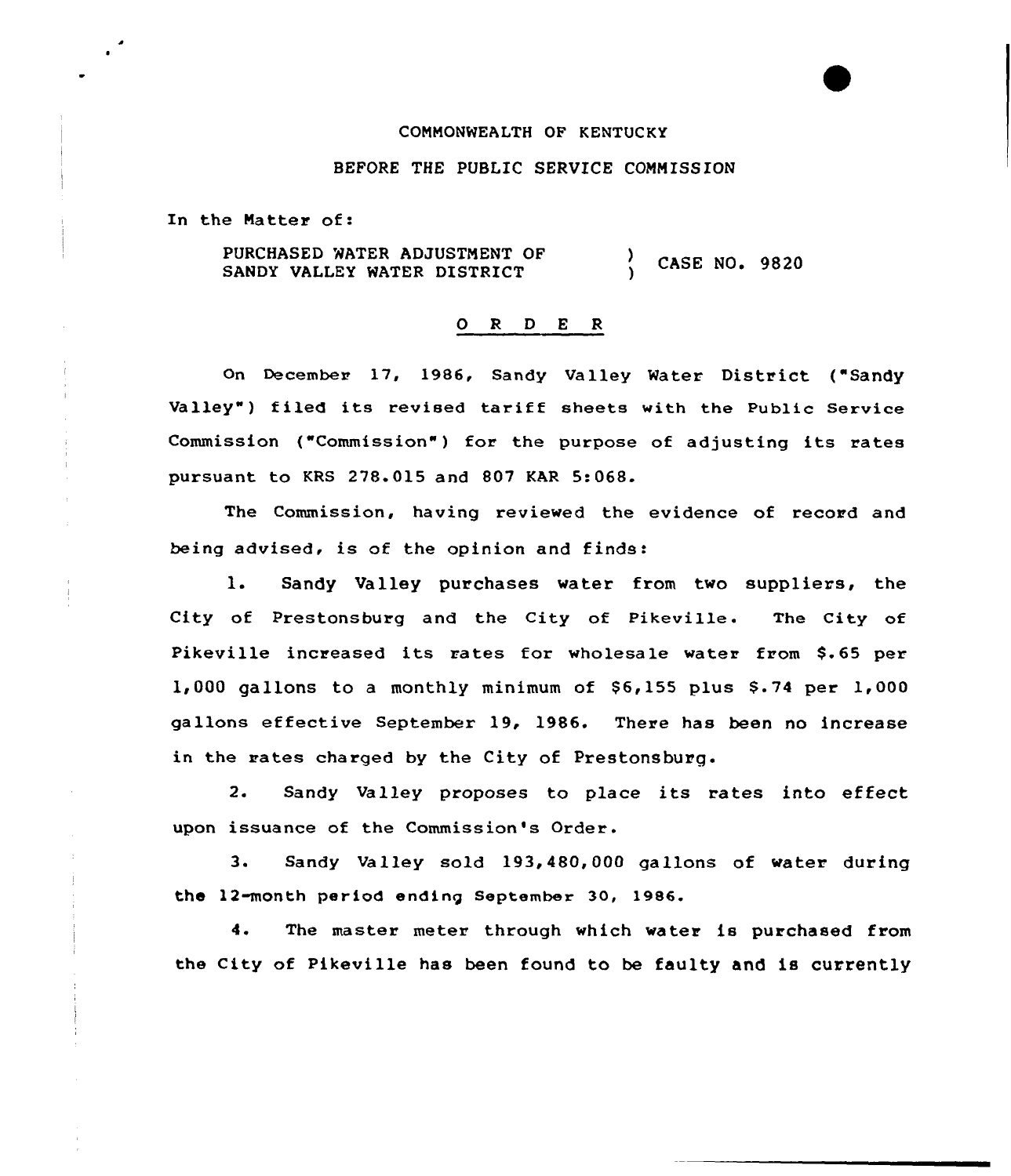being replaced; thus, Sandy Valley does not have an accurate record of water purchased during the 12-month period upon which to base its actual increase in purchased water costs.

5. In Sandy Valley's most recent rate case (Case No. 9549, An Adjustment of the Rates of Sandy Valley Water District), the record shows that Sandy valley's unaccounted-for water was 1S.<sup>4</sup> percent for the 12-month test period ending September 30, 1985, and that <sup>68</sup> percent of its water was purchased from the City of Pikeville. (Exhibit 5, Case No. 9549)

6. KRs 278.015 and 807 KAR 5:068 provide for the calculation of the purchased water adjustment based on total water purchased. Absent an accurate record of water purchased from the City of Pikeville during the test period, Sandy Valley's test period sales should be adjusted by the 15 percent unaccounted-for water found in Case No. 9549 in order to avoid a revenue loss that would be detrimental to sandy valley and its customers. Calculation of the purchased water adjustment should be based on the adjusted purchases as set out in Appendix B to this Order.

7. Sandy Valley should file <sup>a</sup> schedule of its monthly purchases and sales covering <sup>a</sup> 6-month period following the replacement of the master meter by the City of Pikeville. Upon receipt and review of this information by the Commission, the rates granted by this Order should be adjusted if the unaccounted-for water varies substantially from that allowed herein.

 $\frac{1}{2}$ 

8. Based on the allowable purchases of 154,784,000 gallons shown in Appendix B, the increase in purchased water costs is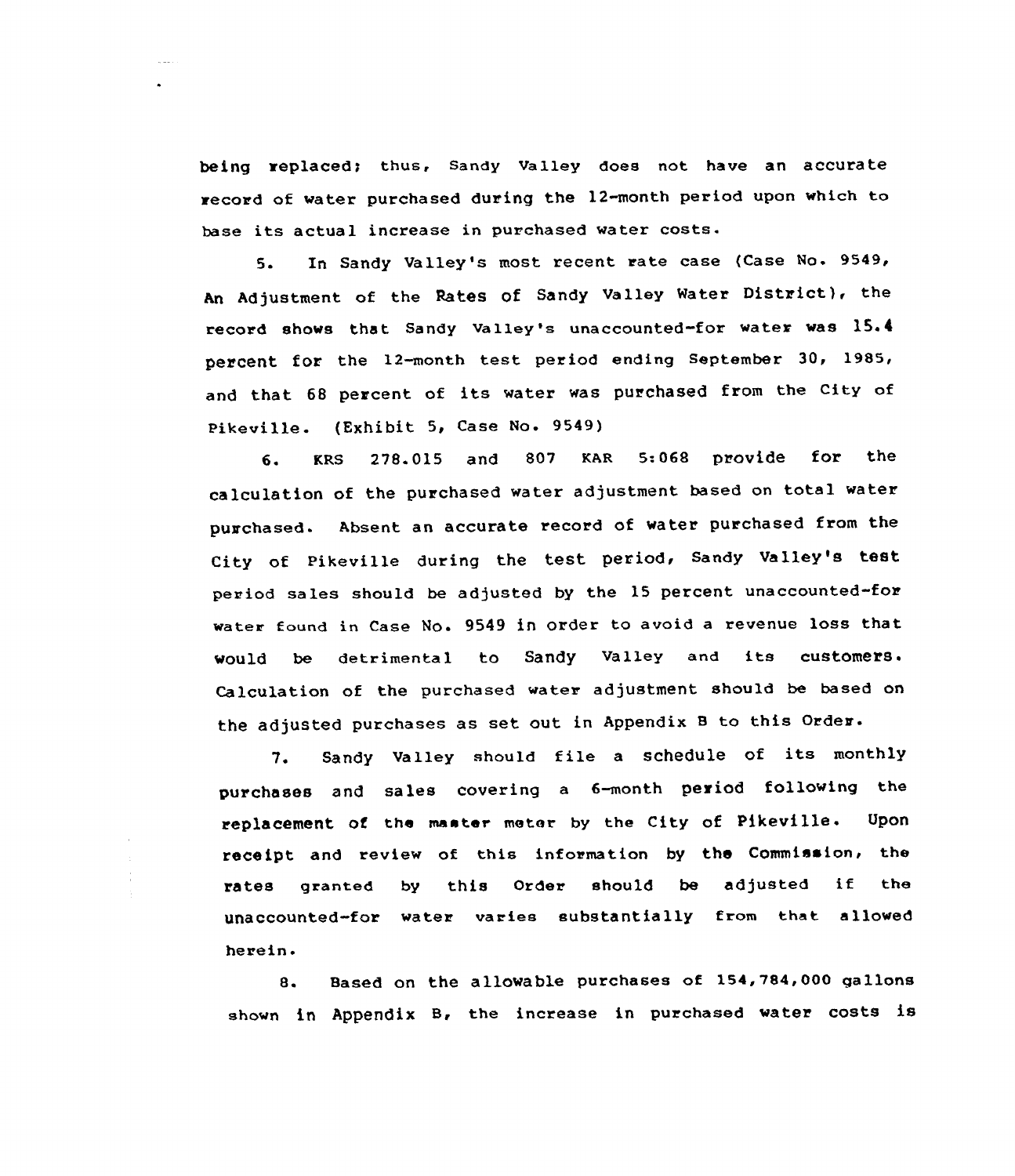\$87,791, resulting in a purchased water adjustment of \$.45 per 1,000 gallons of water.

9. The rates in Appendix A are fair, just and reasonable and should be approved.

IT IS THEREPORE ORDERED that:

1. The adjustment to Sandy Valley's water purchases in accordance with Pinding No. 5 and Appendix B are hereby approved.

2. The purchased water adjustment of \$.45 per 1,000 gallons and the rates in Appendix <sup>A</sup> are approved for services rendered on and after the date of this Order.

3. Sandy Valley shall file with the Commission a schedule of its purchases and sales for a 6-month period following replacement of the master meter by the City of Pikeville. If the required schedule of purchases and sales shows a substantial variance from the unaccounted-for water allowed herein, Sandy Valley's rates shall be adjusted accordingly.

4. Within 30 days of the date of this Order, Sandy Valley shall file its revised tariff sheets setting out the rates approved herein.

Done at Frankfort, Kentucky, this 14th day of January, 1987.

PUBLIC SERVICE CONNISSION

 $\sqrt{\frac{1}{2}}$ Chairman $\approx$ / Sum William,

ATTEST:

Executive Director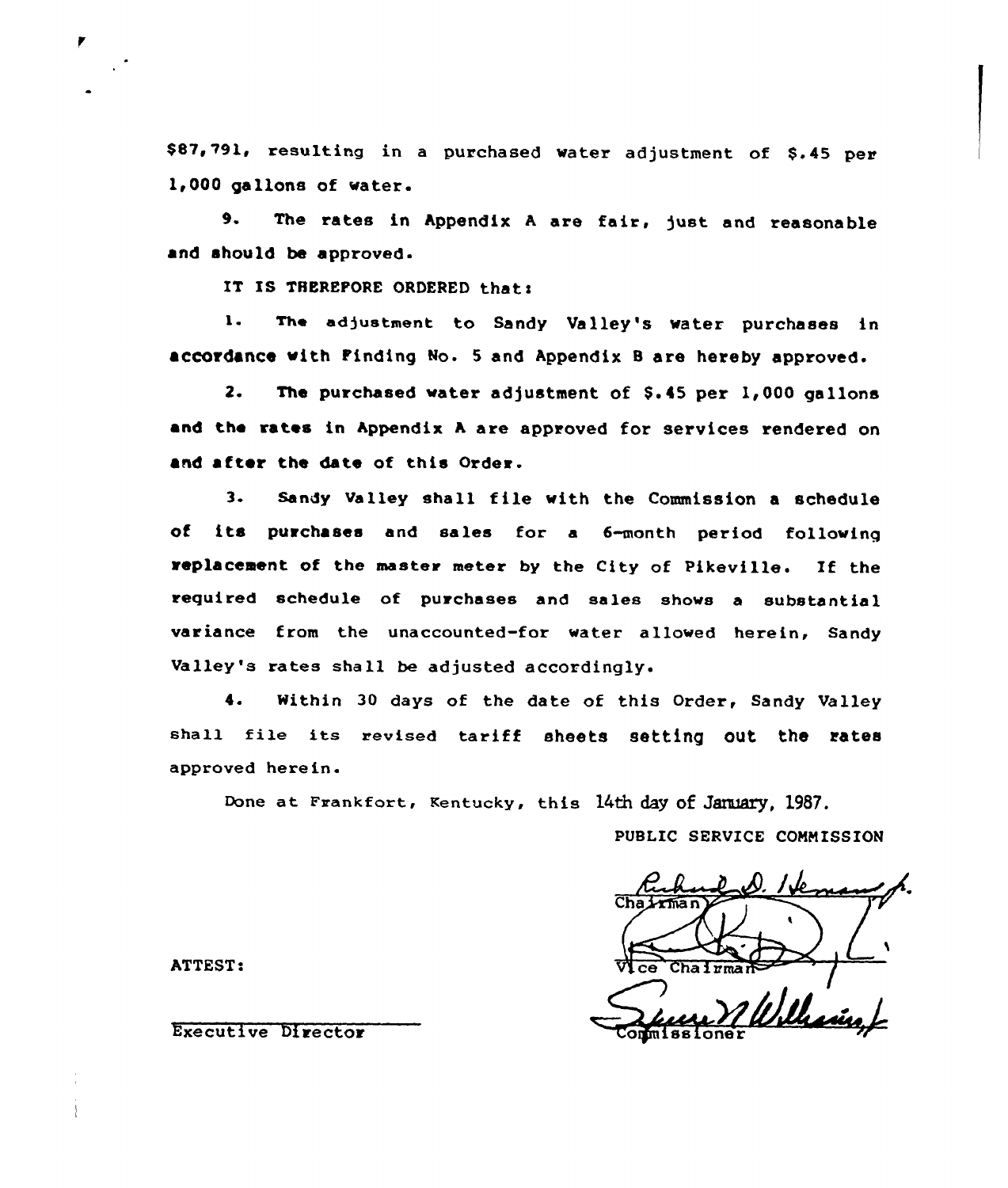### APPENDIX A

# APPENDIX TO AN ORDER OF THE KENTUCKY PUBLIC SERVICE COMMISSION IN CASE NO. 9820 DATED 1/14/87

The following rates and charges are prescribed for the customers in the area served by Sandy Valley Water District. All other rates and charges not specifically mentioned herein shall remain the same as those in effect under authority of this Commission prior to the effective date of this Order.

### 5/8-Inch Meter

| Usage Blocks                                                                                                                                 | Monthly Rates                                                                                                                                        |
|----------------------------------------------------------------------------------------------------------------------------------------------|------------------------------------------------------------------------------------------------------------------------------------------------------|
| First<br>2,000 gallons<br>Next<br>3,000 gallons<br>Next 15,000 gallons<br>Next 30,000 gallons<br>Next 50,000 gallons<br>Over 100,000 gallons | 7.20 Minimum<br>S.<br>2.65 per 1,000 gallons<br>2.35 per 1,000 gallons<br>1.95 per 1,000 gallons<br>1.75 per 1,000 gallons<br>1.60 per 1,000 gallons |
|                                                                                                                                              | 1-Inch Meter                                                                                                                                         |
| First 5,000 gallons<br>Next 15,000 gallons<br>Next 30,000 gallons<br>Next 50,000 gallons<br>Over 100,000 gallons                             | $$15.15$ Minimum<br>2.35 per 1,000 gallons<br>$1.95$ per $1,000$ gallons<br>1.75 per 1,000 gallons<br>$1.60$ per $1,000$ gallons                     |
|                                                                                                                                              | 1 1/2-Inch Meter                                                                                                                                     |
| First<br>10,000 gallons<br>10,000 gallons<br>Next<br>30,000 gallons<br>Next<br>50,000 gallons<br>Next<br>100,000 gallons<br>Over             | $$26.90$ Minimum<br>2.35 per 1,000 gallons<br>1.95 per 1,000 gallons<br>$1.75$ per $1,000$ gallons<br>$1.60$ per $1,000$ gallons                     |
|                                                                                                                                              | 2-Inch Meter                                                                                                                                         |
| First 25,000 gallons<br>Next 25,000 gallons<br>Next 50,000 gallons<br>Over 100,000 gallons                                                   | $$60.15$ Minimum<br>1.95 per 1,000 gallons<br>$1.75$ per $1,000$ gallons<br>$1.60$ per $1,000$ gallons                                               |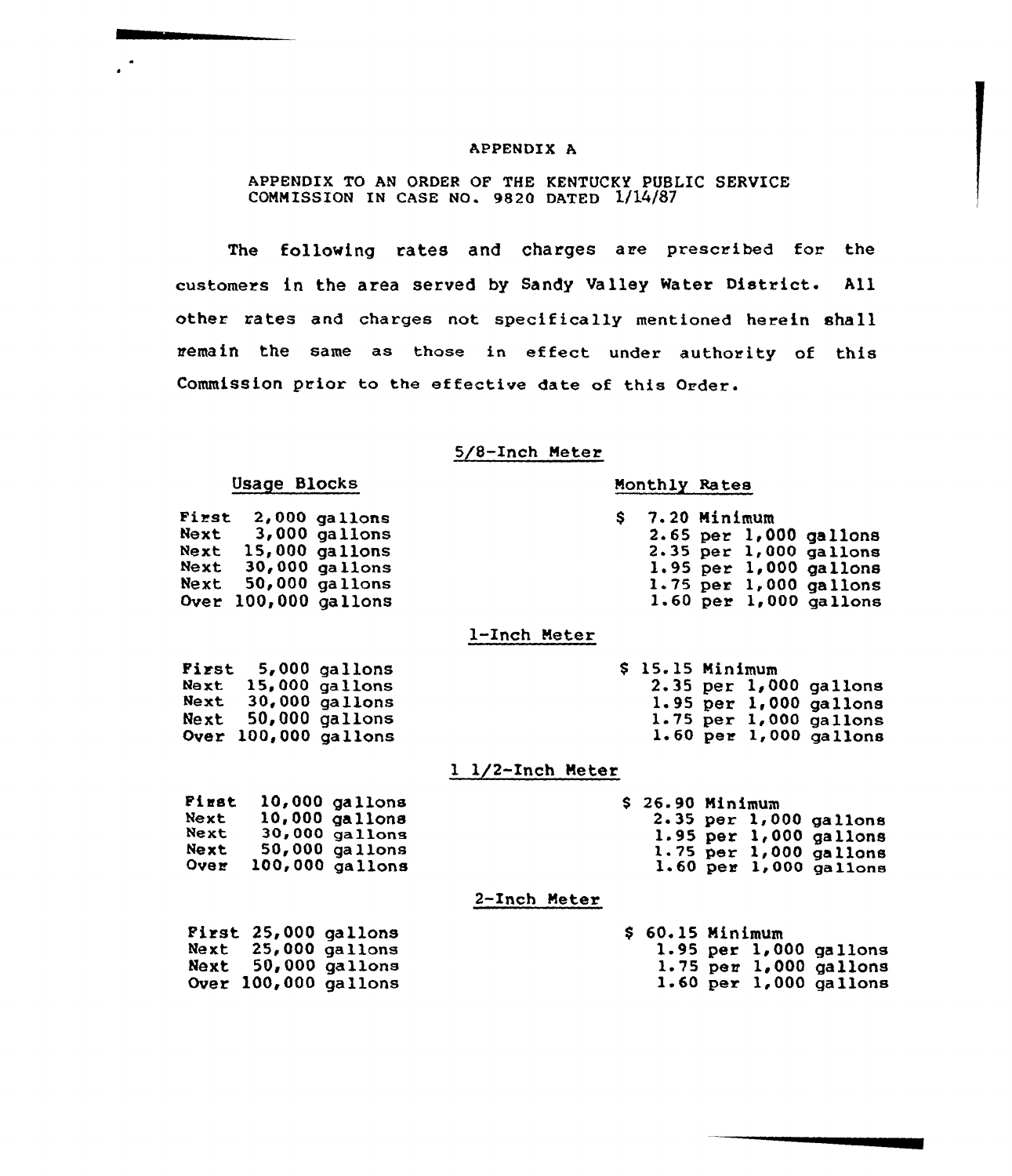3-Inch Neter

First 60,000 gallons Next 40,000 gallon Over 100,000 gallons

 $\mathbb{R}^2$ 

**Union and the State** 

\$126.40 Minimum 1.75 per 1,000 gallons l. <sup>60</sup> per 1,<sup>000</sup> gallons

 $\frac{1}{2}$ 

 $\frac{1}{2}$  $\mathcal{A}^{\mathcal{A}}$ 

4-Inch Meter

First 100,000 gallon Over  $100,000$  gallon

5196.40 Ninimum 1.60 per 1,000 gallons

6-Inch Meter

**First 300,000 gallons** Over 300,000 gallon

8516.40 Ninimum 1.60 per 1,000 gallons